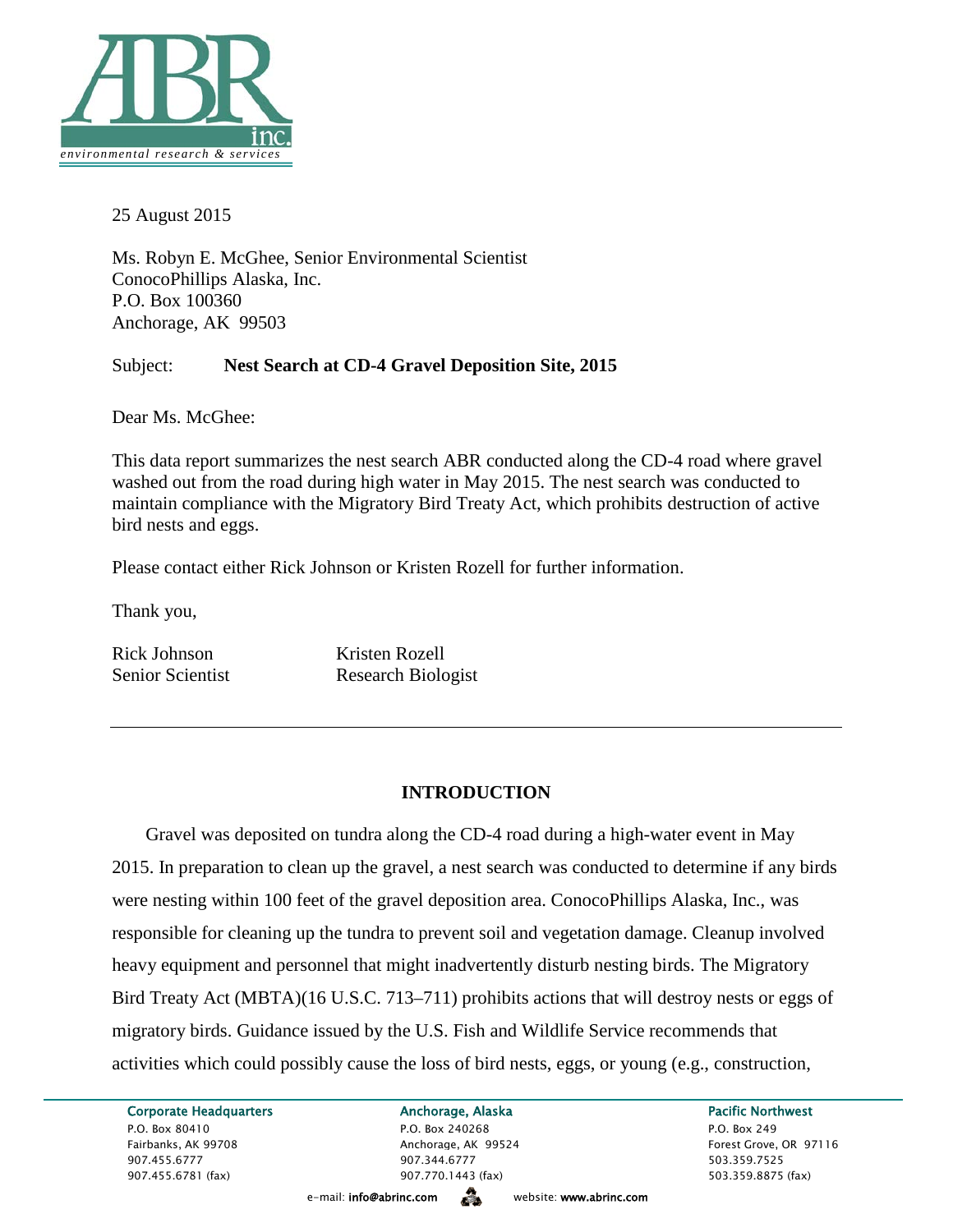vegetation clearing, or disturbance, etc.) be avoided during 1 June to 31 July in northern Alaska (U.S. Fish and Wildlife Service. Land Clearing Timing Guidance for Alaska, [http://alaska.fws.gov/fisheries/fieldoffice/anchorage/pdf/vegetation\\_clearing.pdf\)](http://alaska.fws.gov/fisheries/fieldoffice/anchorage/pdf/vegetation_clearing.pdf). A nest search was conducted on 3 June 2015 to ensure compliance with the MBTA.

### **STUDY SITE AND METHODS**

The gravel deposition area was adjacent to the CD-4 road (Figure 1) in patterned wet meadow habitat. Three people approximately 5 m apart walked the perimeter of the gravel with 2 handheld GPSs to record tracks. Parallel paths around the gravel perimeter were increased in distance until 45 m (130 feet) outside the perimeter was searched thoroughly. Birds seen on the ground or flushed were observed until they landed at nests or flew off the site. Nest locations were recorded on handheld GPSs and tracks were saved to document the search effort. A digital camera was used to document site conditions and nest observations.

### **RESULTS**

Two active nests were found near the gravel deposition. The nearest nest to the gravel belonged to a Semipalmated Sandpiper that nested 33.5 m (110 feet) from the north side of the gravel (Figure 2). This nest contained 4 eggs, which is the typical clutch size. The nest was marked with survey lath (1 set of crossed lath and 2 pieces on opposite sides) so that cleanup personnel could see its location (Figure 3). In addition, 2 sets of crossed survey lath were placed at the edge of the gravel closest to the nest. A Pectoral Sandpiper nest was found at approximately 55 m (180 feet) from the gravel. This nest also had the normal 4-egg clutch. No other nests were found. All active nests discovered were greater than 100 feet from where equipment and personnel would be working during tundra rehabilitation activities.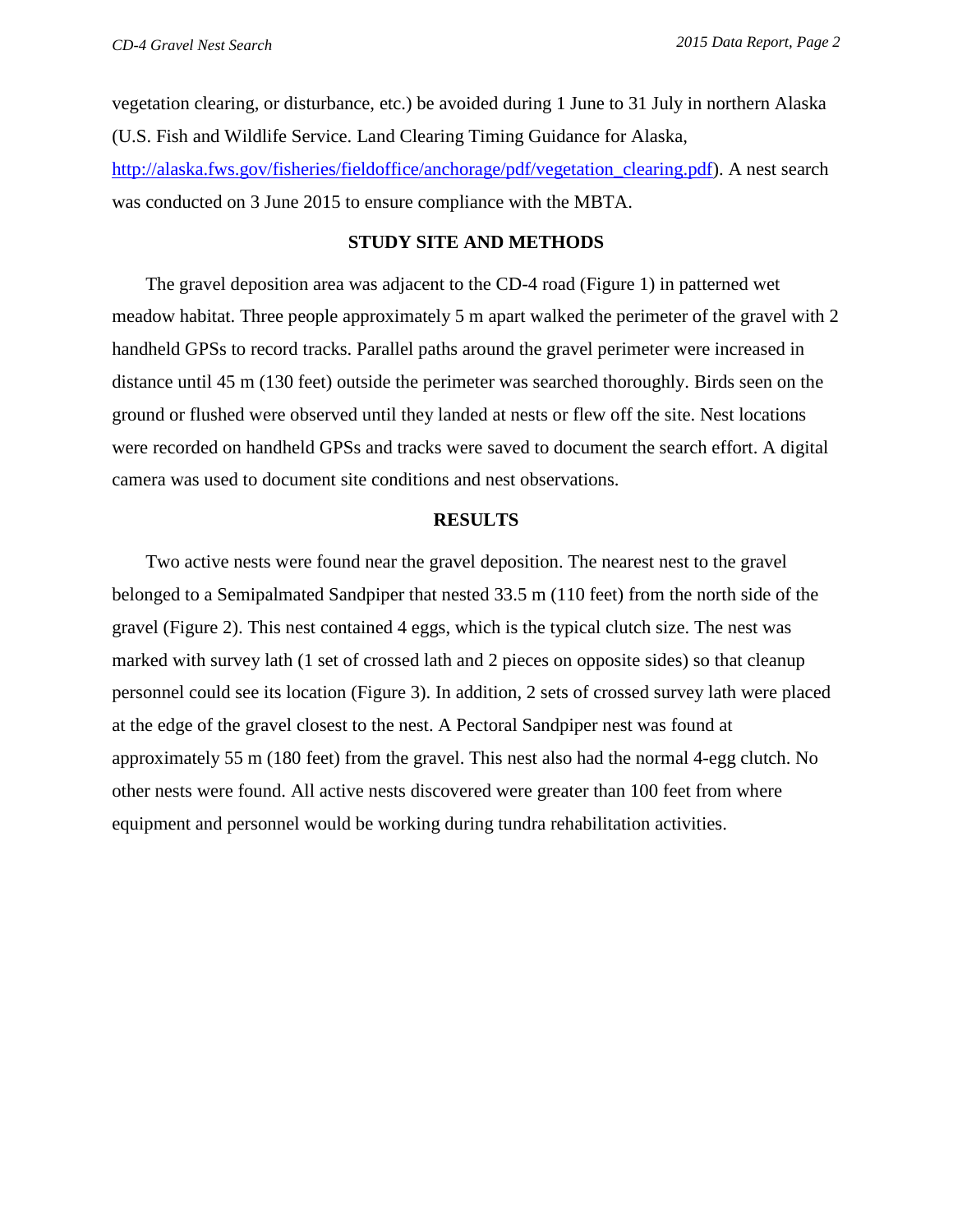

Figure 1. Photo of gravel deposition along CD-4 road, 3 June 2015.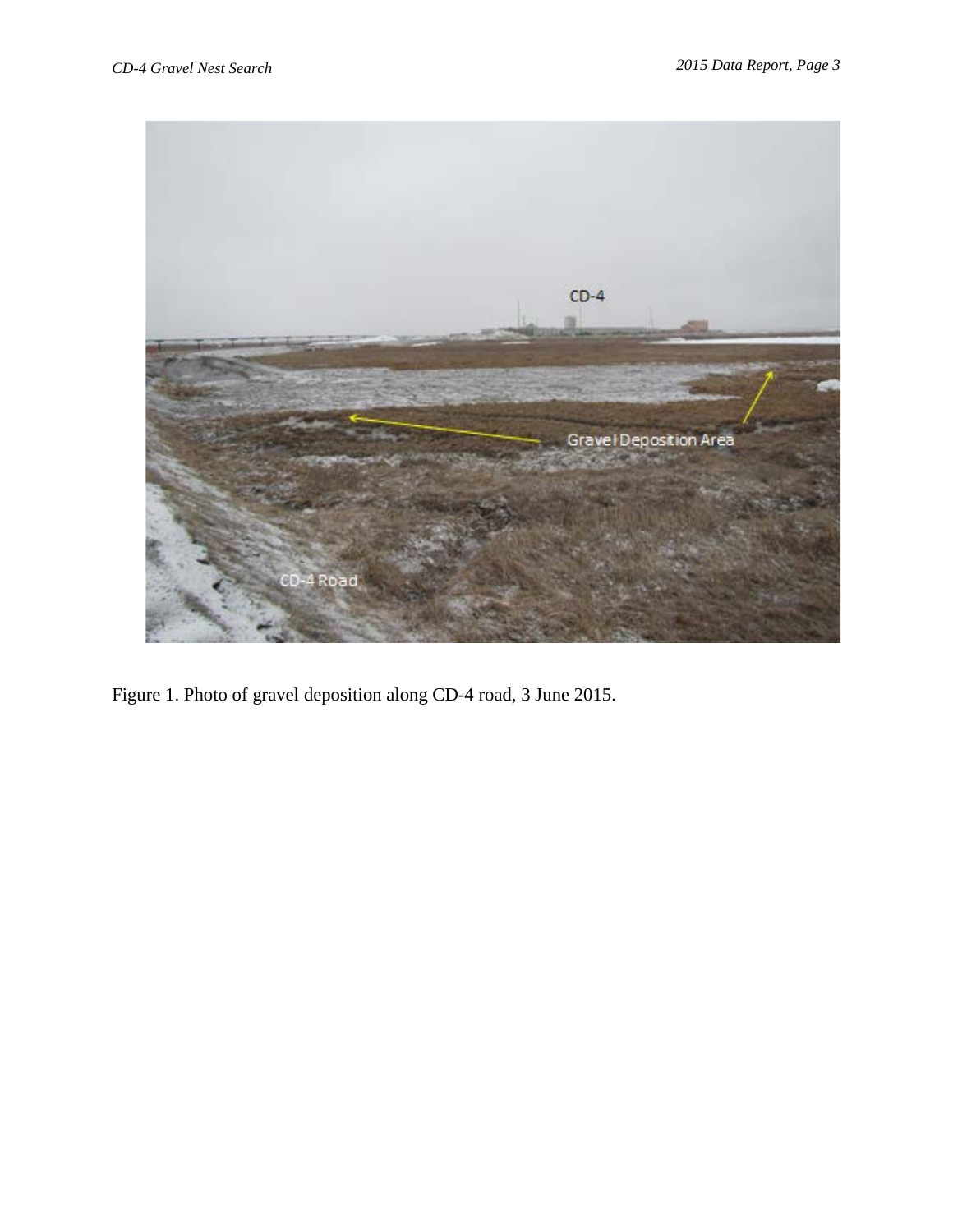

Figure 2. Map of gravel deposition area and nest locations, CD-4 area, 3 June 2015.